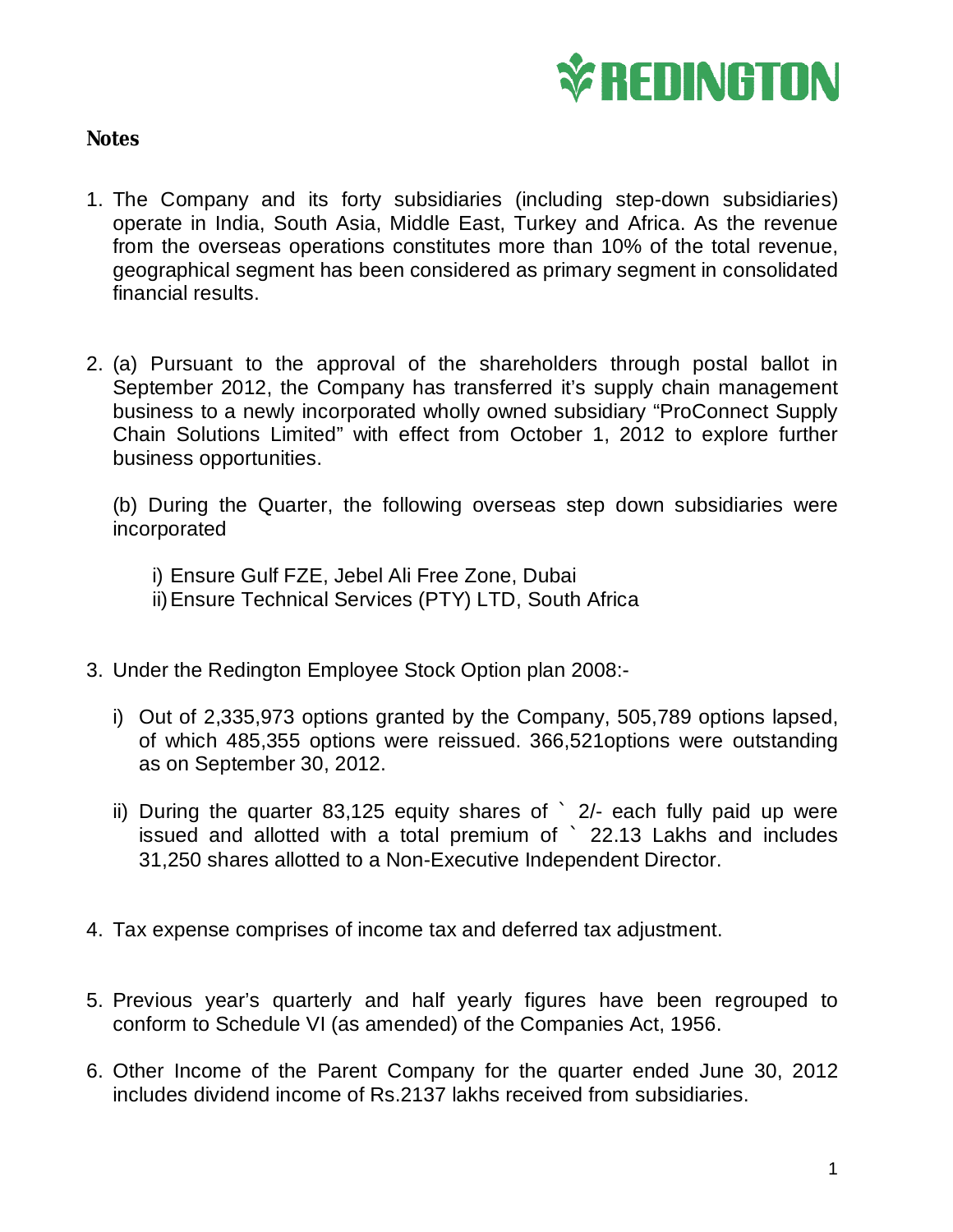

## **7. Statement of Assets and Liabilities**

|   |                                                    | Amount in ` Lakhs |                |                    |                |
|---|----------------------------------------------------|-------------------|----------------|--------------------|----------------|
|   |                                                    | Consolidated      |                | <b>Stand alone</b> |                |
|   |                                                    | <b>Unaudited</b>  | <b>Audited</b> | Unaudited          | <b>Audited</b> |
|   | <b>Particulars</b>                                 | As at             | As at          | As at              | As at          |
|   |                                                    | September         | March          | September          | March          |
|   |                                                    | 30, 2012          | 31, 2012       | 30, 2012           | 31, 2012       |
|   |                                                    |                   |                |                    |                |
| A | <b>EQUITY AND LIABILITIES</b>                      |                   |                |                    |                |
|   |                                                    |                   |                |                    |                |
| 1 | Shareholders' funds                                |                   |                |                    |                |
|   | (a) Share capital                                  | 7,981             | 7,971          | 7,981              | 7,971          |
|   | (b) Reserves and surplus                           | 140,419           | 124,277        | 91,995             | 82,926         |
|   | Total                                              | 148,400           | 132,248        | 99,976             | 90,897         |
|   |                                                    |                   |                |                    |                |
| 2 | <b>Minority Interest</b>                           | 10,359            | 9,488          |                    |                |
|   |                                                    |                   |                |                    |                |
| 3 | Non-current liabilities                            |                   |                |                    |                |
|   | (a) Long-term borrowings                           | 53,148            | 51,208         |                    |                |
|   | (b) Deferred tax liabilities (Net)                 | 1                 | 1              |                    |                |
|   | (c)Other Long term liabilities                     | 1,425             | 795            |                    |                |
|   | (d) Long-term provisions                           | 2,653             | 2,347          | 738                | 664            |
|   | <b>Total</b>                                       | 57,227            | 54,351         | 738                | 664            |
|   |                                                    |                   |                |                    |                |
| 4 | <b>Current liabilities</b>                         |                   |                |                    |                |
|   | (a) Short-term borrowings                          | 174,981           | 154,818        | 80,162             | 62,071         |
|   | (b) Trade payables                                 | 181,312           | 160,720        | 100,256            | 96,439         |
|   | (c) Other current liabilities                      | 33,912            | 36,352         | 14,213             | 12,149         |
|   | (d) Short-term provisions                          | 1,137             | 3,129          | 91                 | 1,938          |
|   | <b>Total</b>                                       | 391,342           | 355,019        | 194,722            | 172,597        |
|   |                                                    |                   |                |                    |                |
|   | <b>TOTAL</b>                                       | 607,328           | 551,106        | 295,436            | 264,158        |
|   |                                                    |                   |                |                    |                |
| В | <b>ASSETS</b>                                      |                   |                |                    |                |
| 1 | <b>Non-current assets</b>                          |                   |                |                    |                |
|   | (a) Fixed assets                                   | 30,006            | 17,827         | 7,798              | 8,083          |
|   | (b) Goodwill on consolidation                      | 6,573             | 6,573          |                    |                |
|   | (c) N on-cu rrent investments                      |                   | 3              | 60,048             | 59,043         |
|   | (d) Deferred tax assets (net)                      | 909               | 808            | 544                | 507            |
|   | (e) Long-term loans and advances                   | 8,632             | 4,413          | 8,254              | 3,739          |
|   | (f) Long term receivables under financing activity | 3,433             | 2,636          |                    |                |
|   | <b>Total</b>                                       | 49,553            | 32,260         | 76,644             | 71,372         |
|   |                                                    |                   |                |                    |                |
| 2 | <b>Current assets</b>                              |                   |                |                    |                |
|   | (a) Current investments                            | 2,401             |                | 2,401              |                |
|   | (b) Inventories                                    | 195,875           | 170,000        | 86,784             | 81,699         |
|   | (c) Trade receivables                              | 238,588           | 221,902        | 90,632             | 83,418         |
|   | (d) Cash and cash equivalents                      | 45,527            | 48,344         | 11,921             | 6,182          |
|   | (e) Short-term loans and advances                  | 27,037            | 23,940         | 27,054             | 21,487         |
|   | (f) Short term receivable under financing activity | 48,347            | 54,660         |                    |                |
|   | <b>Total</b>                                       | 557,775           | 518,846        | 218,792            | 192,786        |
|   |                                                    |                   |                |                    |                |
|   | <b>TOTAL</b>                                       | 607,328           | 551,106        | 295,436            | 264,158        |